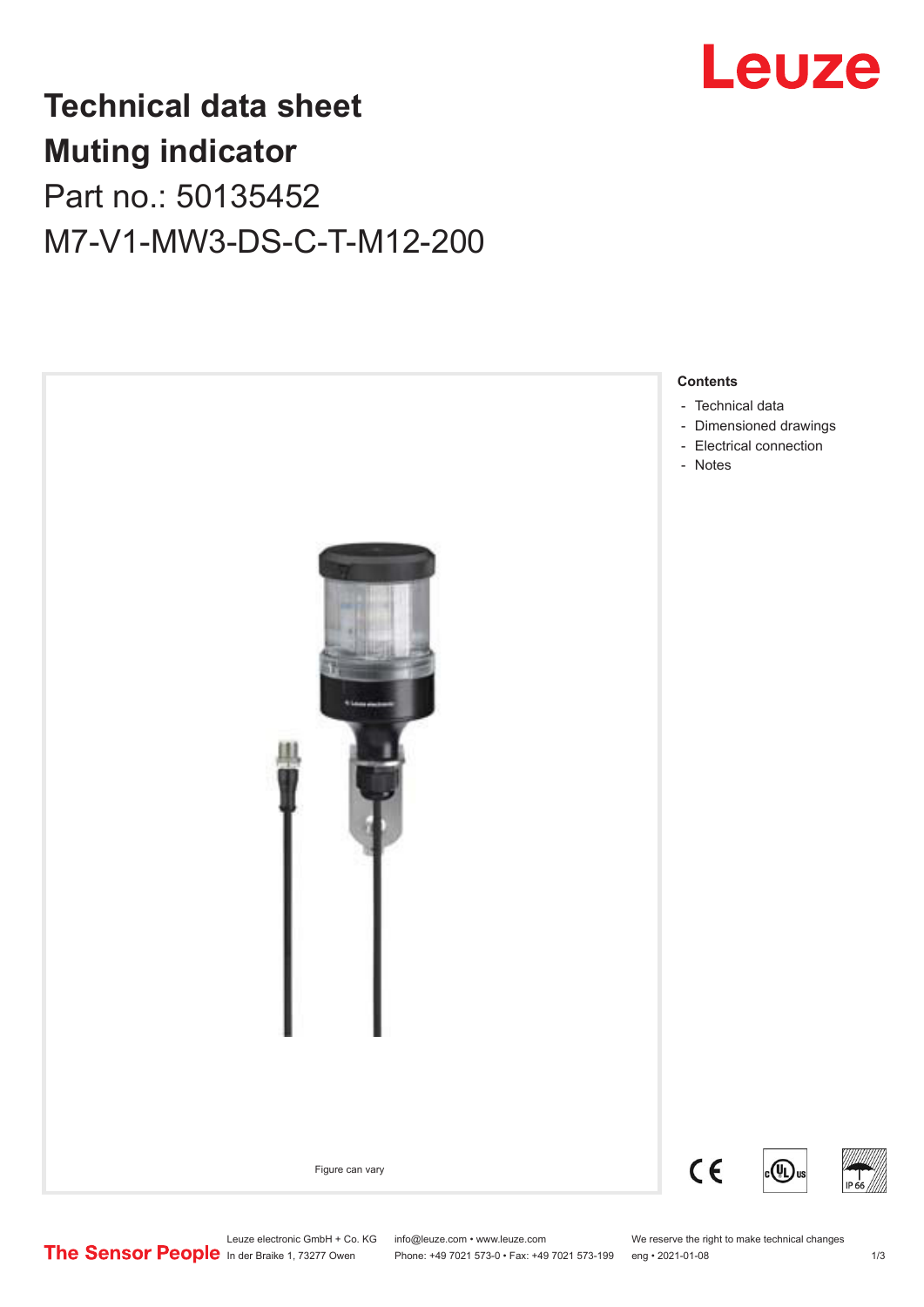## <span id="page-1-0"></span>**Technical data**

# Leuze

| <b>Basic data</b>                                 |                      |
|---------------------------------------------------|----------------------|
| <b>Series</b>                                     | M7                   |
| Type of signaling                                 | Optical              |
| <b>Optical data</b>                               |                      |
| <b>Light source</b>                               | <b>White</b>         |
| <b>Electrical data</b>                            |                      |
| Life expectancy                                   | $> 100,000$ h        |
| Performance data                                  |                      |
| Supply voltage U <sub>p</sub>                     | 24 V, AC/DC, 10 %    |
| Current consumption, max.                         | 58 mA                |
| <b>Connection</b><br><b>Number of connections</b> |                      |
|                                                   | 1 Piece(s)           |
| <b>Connection 1</b>                               |                      |
| <b>Function</b>                                   | Voltage supply       |
| <b>Type of connection</b>                         | Cable with connector |
| Cable length                                      | 2,000 mm             |
| <b>Thread size</b>                                | M <sub>12</sub>      |
| <b>Type</b>                                       | Male                 |
| <b>Material</b>                                   | Metal                |
| No. of pins                                       | 5-pin                |
| Encoding                                          | A-coded              |

| <b>Environmental data</b>      |            |
|--------------------------------|------------|
| Ambient temperature, operation | $-3060 °C$ |
| <b>Certifications</b>          |            |
| Degree of protection           | IP 66      |
| <b>Certifications</b>          | c UL US    |
|                                | CE         |
| <b>Classification</b>          |            |
| <b>Customs tariff number</b>   | 85318070   |
| eCl@ss 5.1.4                   | 27371230   |
| eCl@ss 8.0                     | 27371230   |
| eCl@ss 9.0                     | 27371220   |
| eCl@ss 10.0                    | 27371230   |
| eCl@ss 11.0                    | 27371230   |
| <b>ETIM 5.0</b>                | EC001042   |
| <b>ETIM 6.0</b>                | EC001042   |
| <b>ETIM 7.0</b>                | EC001042   |

#### **Mechanical data**

| Design                    | Cylindrical      |
|---------------------------|------------------|
| Dimension (Ø x L)         | 70 mm x 200 mm   |
| <b>Housing material</b>   | Plastic          |
| <b>Plastic housing</b>    | <b>PC</b>        |
| <b>Housing color</b>      | <b>Black</b>     |
|                           | Clear            |
| <b>Type of illuminant</b> | LED/24V          |
| Signal image              | Continuous light |
| Lens color                | Clear            |
| Angle of radiation        | $360^\circ$      |